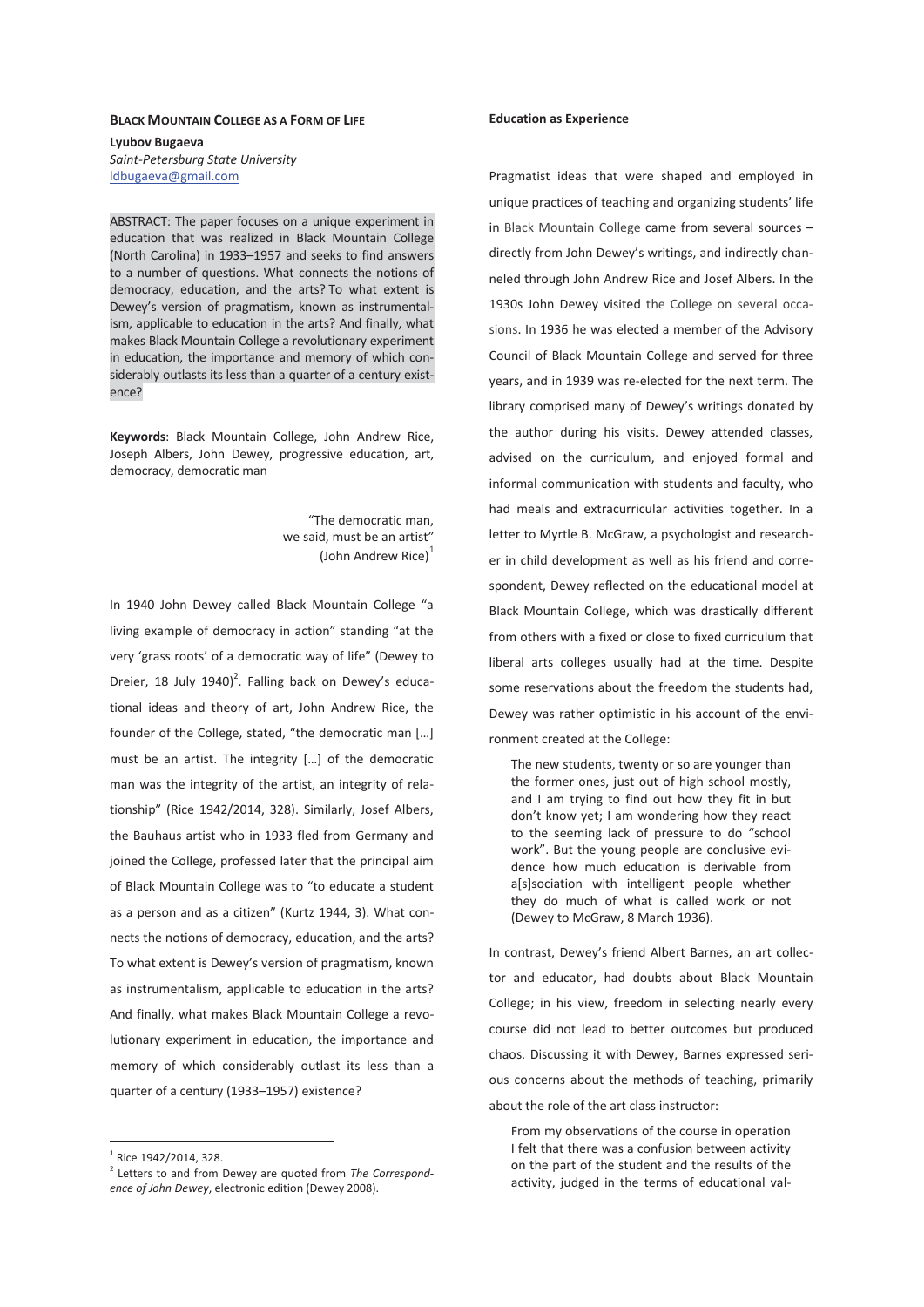ues. There could be no question that the people in the art class were up on their toes, but equally unquestionable is the fact that their activities were not directed in an intelligent way, but were led by the imposition of the personality of the teacher. […] His ideas, his methods, as embodied in both his teaching and in his own paintings, represent to me a very low order of academism*.*  In short, in the development of the human faculties, I see very little advantage in keeping them active, unless the activities are either intelligently guided or the student has within himself the powers of selection to lead his activities into fruitful and intelligent channels (Barnes to Dewey, 25 March 1936)*.* 

However, Dewey, who closely followed the ups and downs of the college,<sup>3</sup> stayed positive; he thought of Black Mountain College as a critical institution "in the long run interests of democracy" and of its "work and life" as a path to a "democratic way of life" (Dewey to Dreier, 18 July 1940). When the College experienced a hardship, Dewey remarked: "No matter how the present crisis comes out the need for the kind of work the College does is imperative in the long run interests of democracy" (Dewey to Dreier, 18 July 1940). Rice in his memoirs portrayed Dewey as an attentive listener who "had respect for the process of learning," as a person who asked questions rather than provide standard answers (Rice 1942/2014, 331). Besides, Dewey was more than an honorable visitor; his writings were the principal source of inspiration for the Black Mountain College teachers. Several key concepts of Dewey's pragmatism resonate in the methods and ideas of the College's educational model, above all the concepts of experience and of inquiry based on the organism-environment interaction and of inquiry.

In 1896, Dewey wrote a short but important article, "The Reflex Arc Concept in Psychology" (1896), where he argued against the conception of the reflex arc, common

 $\overline{a}$ 

in psychology at the end of the 19th century. The reflex arc conception treats sensory stimulus, central connections, and motor responses as separate entities (sensation – idea – movement), while for Dewey such separation is an erroneous evocation of the mind/body distinction. Assuming the continuity of body and consciousness, he argues for the wholeness of experience. For instance, in the situation when the child sees the candle-flame, reaches for it and withdraws his hand when the fingers are burnt, Dewey states, "the real beginning is with the act of seeing; it is looking, and not a sensation of light" (Dewey 1896, 358–359). Accordingly,

if one is reading a book, if one is hunting, if one is watching in a dark place on a lonely night, if one is performing a chemical experiment, in each case, the noise has a very different psychical value; it is a different experience. In any case, what proceeds the 'stimulus' is a whole act, a sensorimotor coordination (ibid., 361).

Therefore, the experience is "the result of interaction between a live creature and some aspect of the world in which he lives" (Dewey 1934/1987, 50). Situations include objects as well as relations, i.e., a complex that Dewey calls "environment." As he puts it, "in actual experience, there is never any such isolated singular object or event; *an* object or event is always a special part, phase, or aspect, of an environing experienced world – a situation" (Dewey 1938/1986, 72; italics in the original). So, experience in the first place is "the manifestation of interactions of organism and environment" (Dewey 1939–1941/1988, 16); interactions are necessary conditions for defining "the self" that is "a factor *within* experience and not something outside of it to which experiences are attached as the self's private property" (ibid., 17; italics in the original). Experience rests at the heart of how people think and imagine the world. However, not every interaction counts as experience. For example, when the child burns his finger in the flame, the burn is the result of the interaction of the organism (the child) with the environment; however, physical change (burn) becomes an experience only if movement is connected with pain as the result of this movement (Dewey 1916/1980, 146).

<sup>&</sup>lt;sup>3</sup> In correspondence with Ted Dreier, a college treasurer, and Robert Wunsch, a lecturer in literature and drama, Dewey showed knowledge of the difficulties that the College experienced from time to time. Thus, Dewey writes to Dreier, "I hope, earnestly, that your efforts to get adequate support for Black Mountain College will be successful" (Dewey to Dreier, 18 July 1940); Dewey writes to Wunsch, "naturally sorry to hear of the College's troubles" (Dewey to Wunsch, 19 August 1944).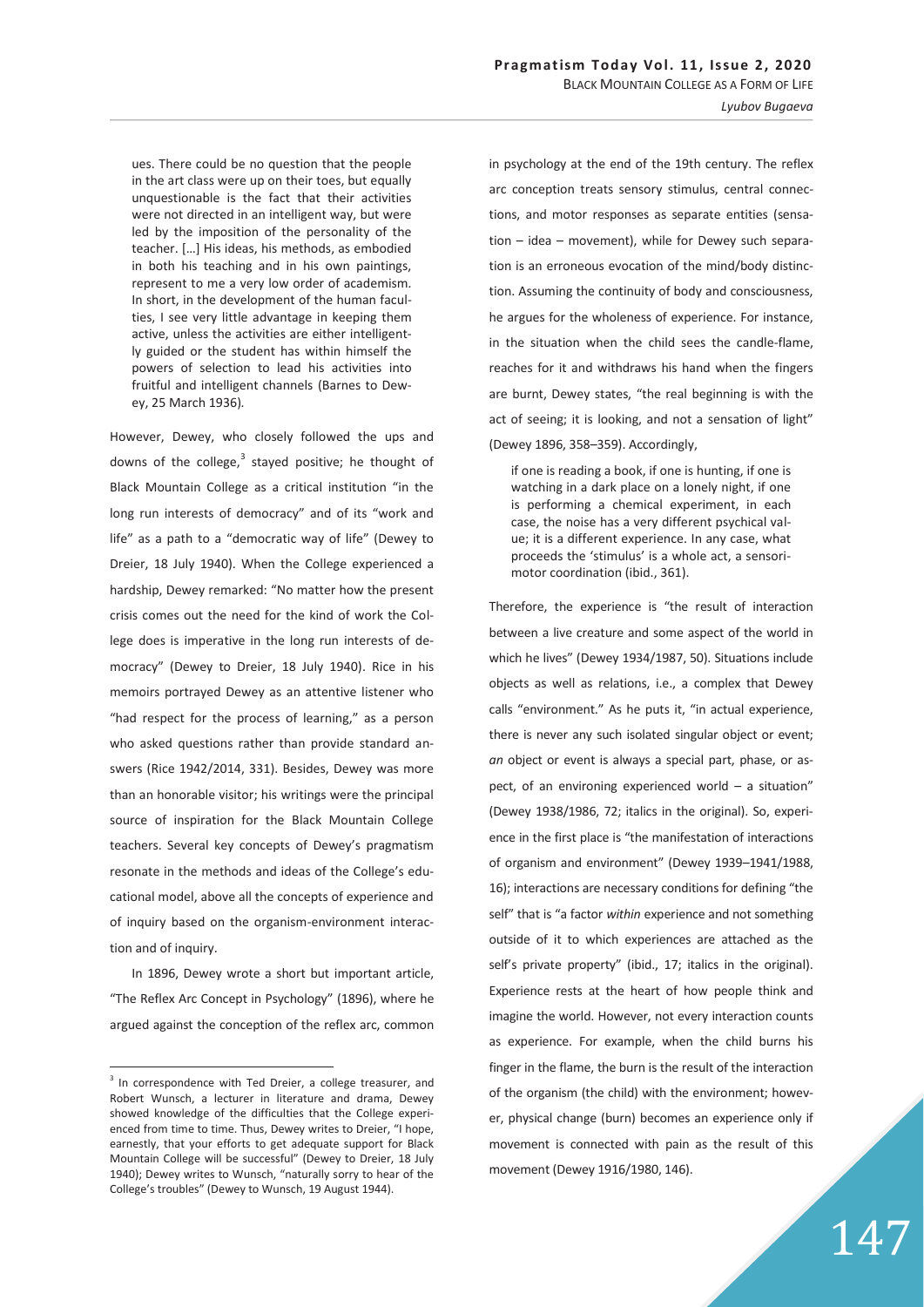Such an understanding of experience is the core of the educational model at Black Mountain College. The strategy of John Andrew Rice, the founder of the College, was to create an environment that allows students (organisms in Dewey's terminology) to interact with their teachers, who traditionally lived on campus and shared many extracurricular activities with students, with guests of the College, including John Dewey, with various materials they used in their art classes, i.e. with the environment in narrow and broader senses. All interactions imaginable were aimed at enriching their experiences. Rice, inspired by Dewey's pragmatist ideas that got his attention in the 1930s and drawing on his own experience, both as a student and as a teacher, developed a model of education that he tried to apply at Black Mountain College. Disappointed in traditional methods of academic research that seemed to him too distant from life, Rice was looking for the educational model that would put students in the very midst of life:

Research is the report of what one has found out rather than of what one knows. The area of exploration is outside oneself, and, if not already dead, must be deadened; for, just as the herbalist cannot recognize a living specimen but must have it first pressed and dried, so the psychologist, who might, of all the scientists, report what he knows inside himself, prepares his specimen by expressing life. I knew, at the end of my stay in England, that, whatever I should do, I could not spend my life apart from life (Rice 1942/2014, 296).

His assumption was that the acquisition of new knowledge and enrichment of experience were outcomes of students' continuous interaction with the permanently changing educational environment. In Black Mountain College this environment was loosely structured, multifocal, and in an on-going process of transfiguration and transformation. During the time of Dewey's close involvement with the college, there were only two compulsory courses in the curriculum and a number of electives; one course taught by Rice was on Plato, and Albers taught a drawing class. The choice of optional courses varied from economics and mathematics to literature and music, and advisors, assigned to each student, provided guidance. Of greatest importance was to develop in students the ability and the habit of independent reasoning: "The aim of the college in the academic area is to give students a sound introduction to major subjects that lie in the four areas of the curriculum and to develop sufficient grasp of a special field so that a student may be able to form independent judgments within it" (Kurtz 1944, 5). Almost all classes took place in informal settings, even theoretical ones, e.g. Rice's course on Plato; and art classes entailed a lot of creativity from students and teachers. Besides, students were not given grades during the period of study, although they had very serious graduating examinations conducted by external experts that were specially invited for the finals. Groups were small (from four or five to twelve students) and schedules were individually customized as each student had his or her own work plan developed by the student with a help of the advisor. Rice believed it was the way to educate "a whole man:"

In other places education was part of the day and part of the man; in Black Mountain it was round the clock and all of a man. There was no escape. Three meals together, passing in the hall, meeting in classes, meeting everywhere, a man taught by the way he walked, by the sound of his voice, by every movement. That was what it was intended to be, the fulfillment of an old idea, the education of the whole man: by a whole man (Rice 1942/2014, 322).

The process of study at Black Mountain College could be interpreted, using Dewey's language, as "a continuously ordered sequence of acts, all adapted in themselves and in the order of their sequence, to reach a certain objective end" (Dewey 1896, 366). Reaching an objective end presupposes inquiry, since the self in the process of interacting with the environment, can encounter unfamiliar situations, which Dewey calls problematic, that require non-conventional responses. The subject of the situation is not a passive spectator but an active participant looking for solutions of problems. The result of his or her inquiry is the "*transformation of an indeterminate situation*" into "*a unified whole*" (Dewey 1938/1986, 108; italics in the original), i.e., making sense of the contextual relations that shape the situation.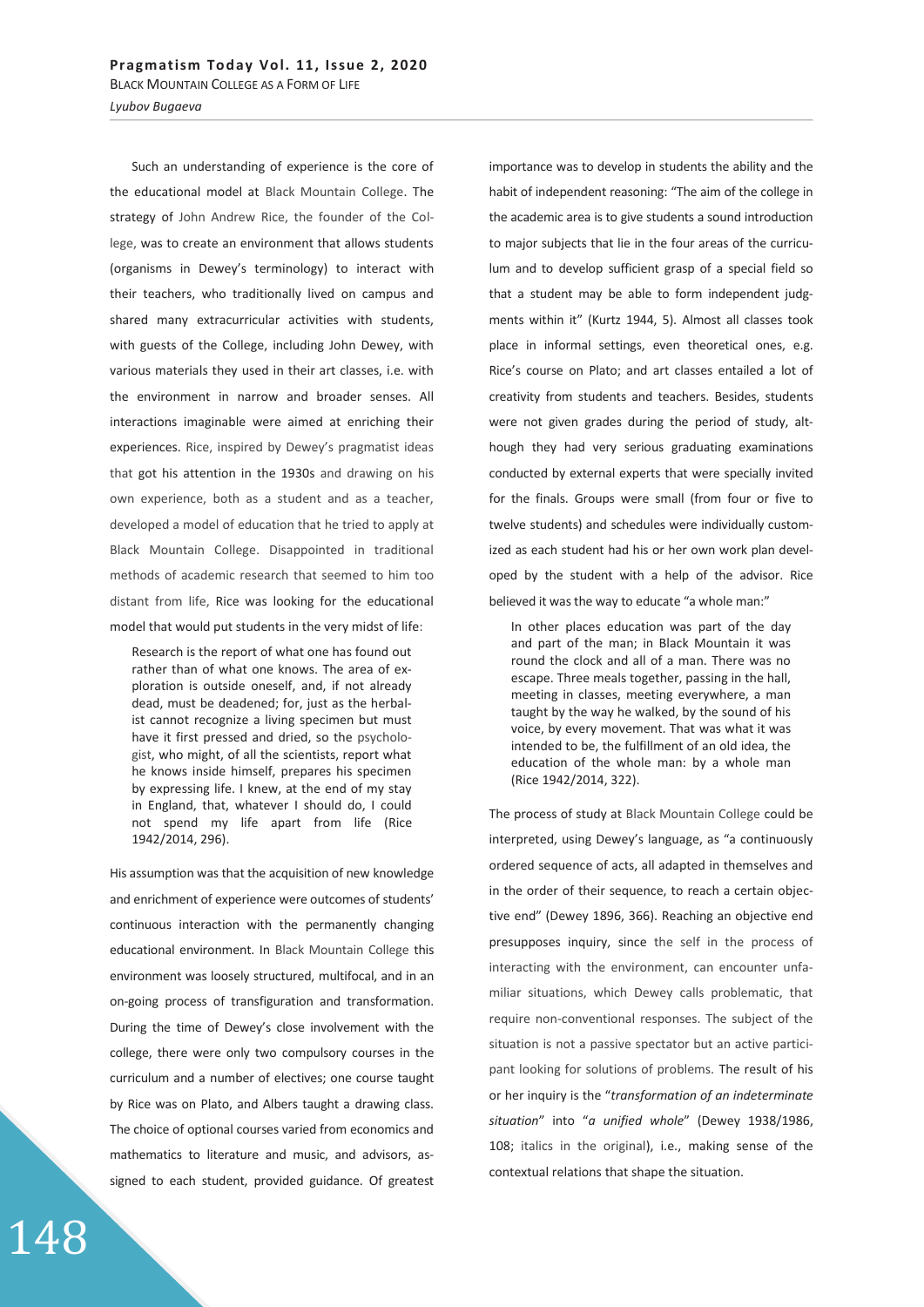One of the examples of inciting in students the appetite for problem solving can be found in Anni Albers's description of her teaching method. The artist put students into a hypothetical problematic situation and encouraged them to find the way out:

I tried to put my students at the point of zero. I tried to have them imagine, let's say, that they are in a desert in Peru, no clothing, no nothing, no pottery even at that time, and to imagine themselves at the beach with nothing… And it's hot and windy. So what do you do? You wear the skin of some kind of animal maybe to protect yourself from too much sun or maybe the wind occasionally. And you want a roof over something and so on. And how do you gradually come to realize what a textile can be? And we start at that point (cited in Smith/South 2014, 30).

Albers emphases the acquisition of experience rather than any definite outcomes of a problem-solving process. She sees her task in stimulating students' imagination that would help them to solve problems. This coincides with Dewey's view of the educational process as making the subject matter of a particular class a part of student's experience. Dewey understood teachers' guidance in the classroom not as "external imposition" but as *"freeing the life-process for its own most adequate fulfillment*" (Dewey 1902–1903/1976, 281; italics in the original).

## **Art as Education**

In Dewey's natural metaphysics of experience art occupies a special role. Comparing art and nature, Dewey defines art as "a natural event in which nature otherwise partial and incomplete comes fully to itself" (Dewey 1925/1981, 269). Every experience, including an aesthetic one, is a result of "vital interaction of a live creature with the environment in which he exists" (Dewey 1934/1987, 138). Art is born out of interaction of the organism (the artist) with the environment and is a part of the environment with which the organism interacts. For Dewey art is a kind of practice similar to inquiry and is different not from a theory but from practice, which is

not based on experience. The main trait of art is reliance on experience, which is an integral part of various live activities in which "the whole creature is alive" (Dewey 1934/1987, 33). Dewey sees experience as a response "to imbalance and dissonance in our environment;" for him "the creation of harmony and unity is an inherent feature of experience and the root of the aesthetic" (Ryder 2020, 119). Thus, the "generation through active manipulation of the environment of unity and harmony produces order and form" (ibid.), which are "a function of what is in the actual scene in its interaction with what the beholder brings with him" (Dewey 1934/1987, 93).

Black Mountain College never aspired to be an art school; from the very start it was accredited and operated as a liberal arts college. At this period in US education, the creative arts were taught in specialized art academies and not in liberal arts colleges. Black Mountain College was the first college that placed creative arts on a par with liberal arts. Arts and crafts were seen as a way to provide the wholeness of experience and give it an aesthetic dimension. The main advantage of putting the arts on a par with the sciences, languages and literatures was "that the arts, like literature, social studies, or the sciences when widely conceived, are treated as a focus for many aspects of life;" therefore the goal of including creative arts into the liberal arts college's curriculum was "not so much to produce artists as to develop an understanding of the worlds and the languages with which the various arts have to do" (Kurtz 1944, 1).

Black Mountain College in its not very long history experienced several different approaches to experimentation<sup>4</sup> that were introduced by the German artist Josef Albers, the American composer John Cage, the American architect, designer and inventor Richard Buckminster Fuller, and the American poet Charles Olson. Each of the approaches put creative arts or poetry in the center of the educational model.

 $\overline{a}$ 

<sup>4</sup> On experiments in art at Black Mountain College see: Díaz 2014.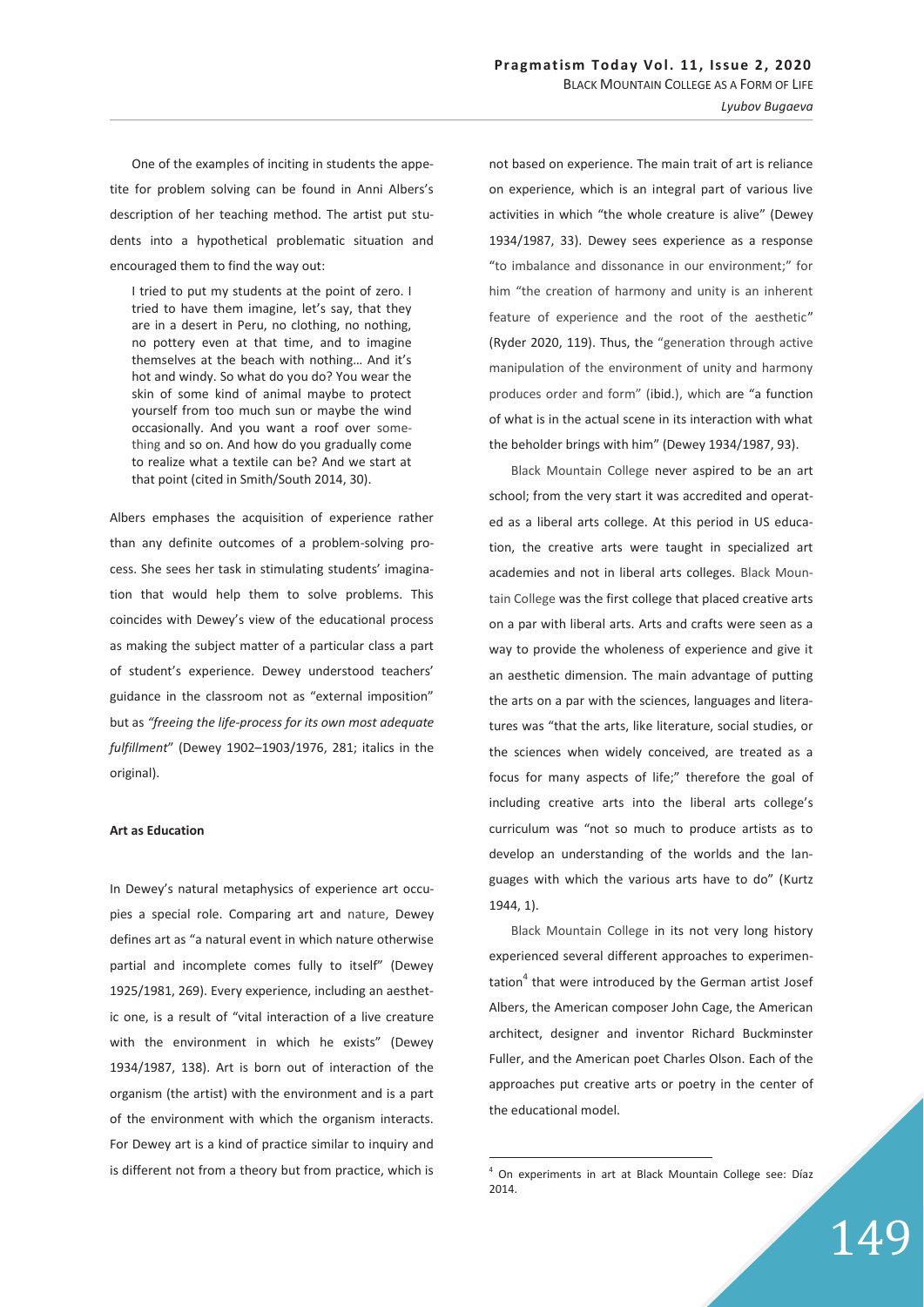In his essay titled *"*Art as Experience*"* (1935), which draws heavily on Dewey's aesthetic theory and the notion of experience, Josef Albers explains the rationale for including the creative arts in the curriculum:

I believe it is now time to make a similar change of method in our art teaching: that we move from looking at art as a part of historical science to an understanding of art as a part of life. Under the term "art" I include all fields of artistic purposes – the fine arts and applied arts, also music, dramatics, dancing, the theatre, photography, movies, literature and so on. […] If art is an essential part of culture and life, then we must no longer educate our students either to be art historians or to be imitators of antiquities, but for artistic seeing, artistic working, and more, for artistic living. Since artistic seeing and artistic living are a deeper seeing and living – and school has to be life – since we know that culture is more than knowledge, we in the school have the duty to remove all the fields of art from their decorative side-place into the center of education – as we are trying to do at Black Mountain College (J. Albers 2014, 231).

Albers describes an ideal student as one "who sees art as neither a beauty shop nor imitation of nature, […] but as a spiritual documentation of life; one who sees that real art is essential life and essential life is art" (ibid., 232). Albers' famous motto, "I want to open eyes,"<sup>5</sup> fosters an educational model that favors creativity and encourages experimentation, since it is "only through experimenting with the elements in various distinct branches of art that students first recognized their real abilities" (J. Albers 1934, 3). The virtue of experiment is that it "leads us to the most decisive factor in education – experience" (J. Albers 2014, 264). It is clear that Albers here means experience in Dewey's sense, i.e., based on interaction with the environment and on inquiry that in Dewey's sense presupposes the activity of an artist, who expands his experience in the process of creating a work of art, as well as the activity of a recipient of this work of art (a spectator). There are two inquiries and two inquirers, one is the artist, and another is the spectator. Black Mountain College was creating opportunities for students to try on both roles, each one being inquiry.

150

 $\overline{a}$ 

In his art classes Josef Albers endorsed "manual work," (cf. J. Albers 1944) advocating experimentation and "learning by doing." Anni Albers also linked manual work with liberating students' imagination:

Material, that is to say unformed or unshaped matter, is the field where authority blocks independent experimentation less than in many other fields, and for this reason it seems well fitted to become the training ground for invention and free speculation. It is here that even the shyest beginner can catch a glimpse of exhilaration of creating, by being a creator while at the same time he is checked by irrevocable laws set by nature of the material, not by man (A. Albers 1938, 3).

"Learning by doing", whose advocates in the College were the Alberses, is the concept that Dewey proposed in "Democracy and Education",<sup>6</sup> stating that:

When education, under the influence of a scholastic conception of knowledge which ignores everything but scientifically formulated facts and truths, fails to recognize that primary or initial subject matter always exists as matter of active doing, involving the use of the body and the handling of material, the subject matter of instruction is isolated from the needs and purposes of the learner, and so becomes just a something to be memorized and reproduced upon demand. Recognition of the natural course of development, on the contrary, always sets out with situations which involve learning by doing. Arts and occupations form the initial stage of the curriculum, corresponding as they do to knowing how to go about the accomplishment of ends (Dewey 1916/1980, 192).

"Learning by doing" creates experiences and so is called '*an* experience', which is marked by the presence of "aesthetic quality." Dewey's well-known definition of '*an* experience' underlines its completeness: "we have *an*  experience when the material experienced runs its course to fulfillment […] a problem receives its solution; a game is played through" (Dewey 1934/1987, 42; italics in the original). When experience reaches such consummation, it is "a whole and carries with it its own individualizing quality and self-sufficiency. It is *an* experience" (ibid.).

-

<sup>&</sup>lt;sup>5</sup> Albers spoke this phrase at the first general meeting of Black Mountain College at the beginning of the new college year on the 22nd of September 1941.

<sup>6</sup> The German translation of *Democracy and Education* (*Demokratie und Erziehung. Eine Einleitung in die philosophische Pädagogik*) was published in 1930; Albers supposedly read the book in German.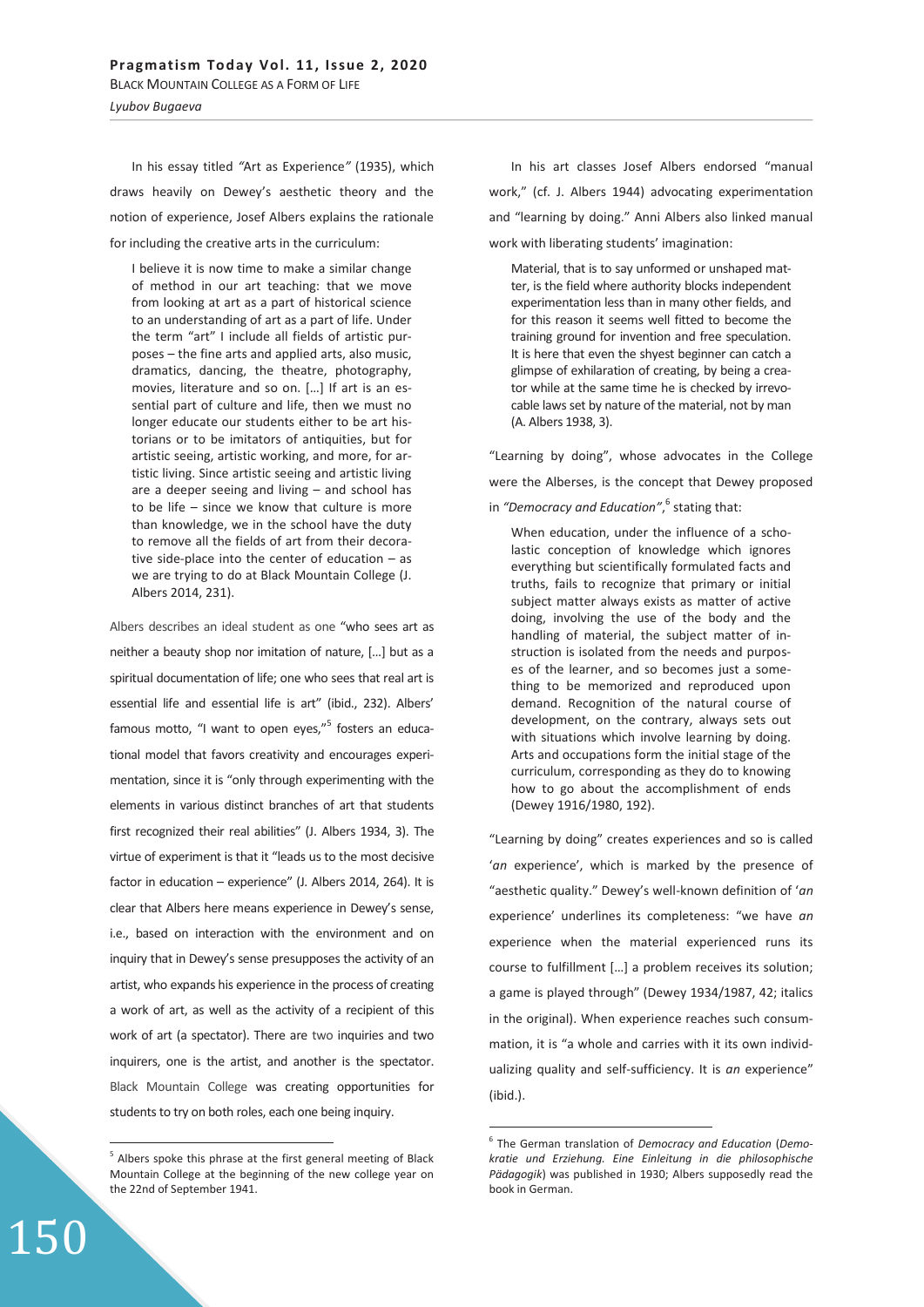*An* experience happens in a problematic situation, the subject of which is not a passive spectator but an active participant. *An* experience is qualitatively unique experience. It includes an emotional component and means intensive living of one's life. What is of importance for understanding the flexible structure of the educational model at Black Mountain College is Dewey's conviction that *an* experience is impossible in "a world of mere flux," and that "a world that is finished, ended, would have no traits of suspense and crisis, and would offer no opportunity for resolution" (ibid.). The world that makes an experience possible is "the actual world", which is "a combination of movement and culmination, of breaks and re-unions" (ibid.). Black Mountain College was designed as a world facilitating activities that lead to *an* experience; it was structured accordingly. It was an institution where the student found himself in problematic situations and had to reestablish "equilibrium with his surroundings", experiencing "intensest life" in "the moment of passage from disturbance into harmony" (ibid.). Including the creative arts in the curriculum was the way to develop students' independent thinking and enriching their experiences:

Black Mountain, we said, would be a means; the end was the individual. That sounded well, but I was not satisfied. I knew that the life span of an idea in a college was at most ten years; that at the end of that time, or earlier, the institution sank back into mere existence. I asked John Dewey about that. He reassured me; said, "As long as you keep your eye on the individual, that won't happen" (Rice 1942/2014, 324).

#### **Democracy as a Form of Life**

The aspiration of the Black Mountain College teaching community was "to educate a student as a person and as a citizen" (Kurtz 1944, 3). Life was considered to be "more important than school", and the student and the learning to be "more important than the teacher and the teaching" (J. Albers 1934, 8). Orientation towards educating students to be responsible citizens was proclaimed as one of the College's primary tasks: "If we

accept education as life and as preparation for life, we must relate all school work, including work in art, as closely as possible to modern problems" (ibid., 2).

Dewey identifies democratic society as "an inclusive and permeating community of action and thought" (Dewey 1916/1980, 88). He understands democracy as openness for various relationships contributing to enrichment of the experience of society's members. Therefore, democracy is not an ideal state but a process and an action. In democratic society "interests are mutually interpenetrating" and social groups in the process of free interaction undergo "continuous readjustment through meeting the new situations produced by varied intercourse" (ibid., 92). Thus, Dewey's definition of democracy

rests on two observations: that all communities require some interests held in common by their members, and that healthy communities are characterized by their members' pursuit of communication and further interests held in common with those beyond the borders of their own communities (Ryder 2020, 174–175).

Black Mountain College, on one hand, attempted to educate students for democratic society as described by Dewey, and on the other, aspired to be such a kind of society itself.

Democracy was believed to be at the very core of the university structure. The founders hoped to eliminate separations between students and faculty, as well as faculty and administration, i.e. to create a selfgoverned institution without hierarchical distinctions. It never had a board of directors; governing was executed by a Board of Fellows, which included faculty members and one student, and was headed by the elected rector. No important decision affecting the students was made without students' approval. Education at Black Mountain College was supposed to raise a generation that would be able to build a democratic society and to live in it: "We need citizens who have toughness of mind, a capacity for meeting the unexpected with clear eye, and a steadiness of purpose that is based on the sure knowledge derived from experi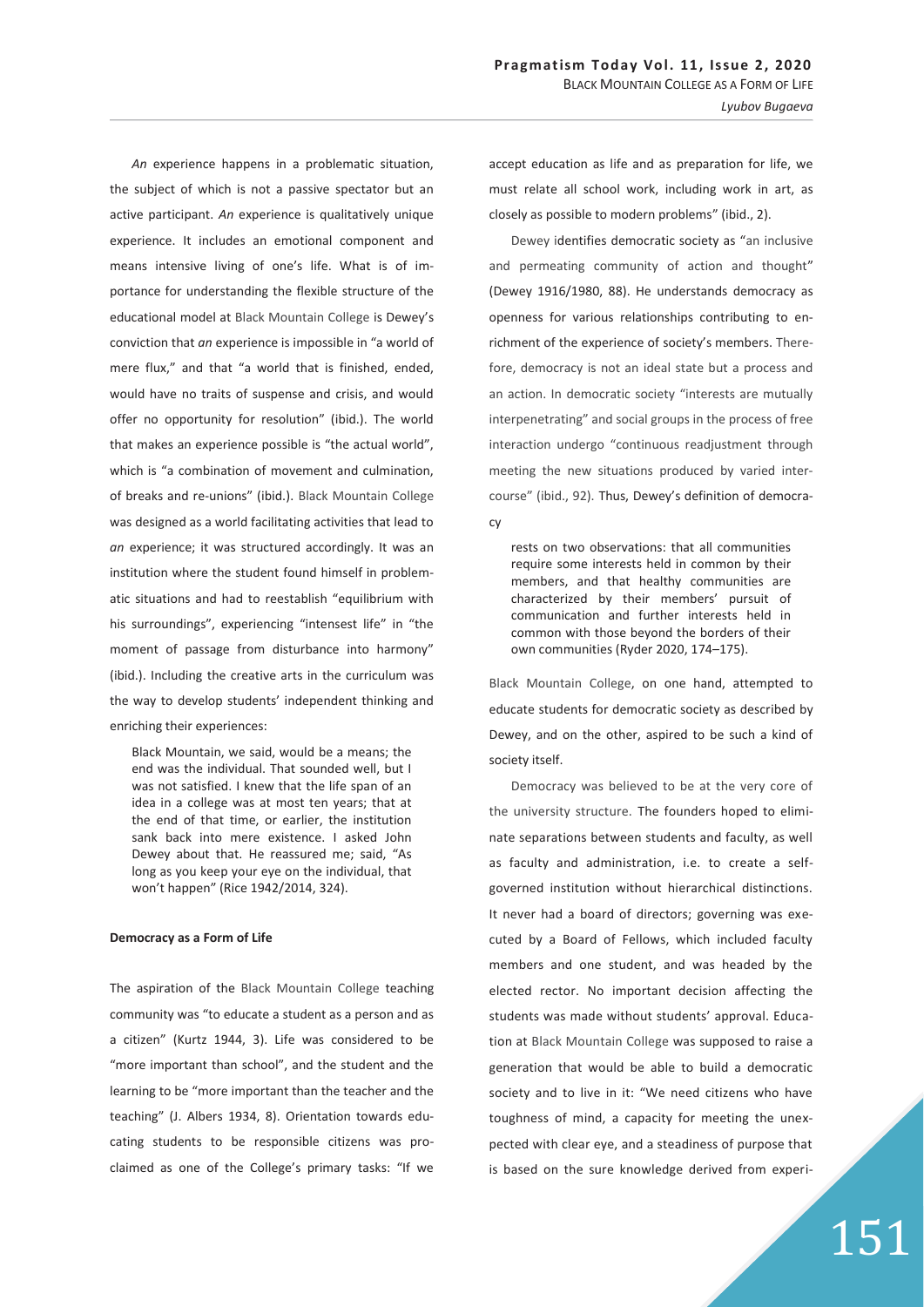ence, understanding, and practical competence" (Kurtz 1944, 4). Rice called Black Mountain College "a pure democracy" and associated the community that it formed with communitas, i.e., a group of equal members sharing a common experience in a kind of rite of passage (Rice 1942/2014, 324). As he said, "We were, without intending to become or calling ourselves, a big family; or, if you choose, a tribe" (ibid., 334). Dewey does not bring communitas into his discussion of democracy; however, there is some resemblance between Rice's interpretation of the College as communitas and Dewey's view on democratic society. The similarity is in the open character of Black Mountain College community and its ability to change "through meeting the new situations produced by varied intercourse."

Albers underscored "openness" as one of the desirable features of a student educated for democracy:

Our aim is a general development of an openeyed and open-minded youth seeking out the growing spiritual problems of our days, not closed to his environment; and forward-looking, with the experience that interests and needs are changing; a youth with criticism enough to recognize that so-called "good old forms" sometimes can be over-used, that perhaps some great art important to our parents does not say anything to us; one who has reverence for earnest work and working, even though it seems at first new and strange to him, and is able to withhold judgment until clearer perception comes; who knows that one's own experience and discovery and independent judgment are much more than repeated book knowledge (J. Albers 2014, 232).

Black Mountain College put an emphasis on the aesthetic dimension of experience, and the "openness" of eyes and minds that characterizes "a person and a citizen", was seen as the main goal of education:

Black Mountain College aims to educate persons as well as minds. Life in a community, with its attendant work and the social awareness and competences derived therefrom, and the development of esthetic sensibilities that enrich individual living, are regarded as parts of that education. Direct experience of the democratic processes and of some of the common tasks of the world, in a context of intensive liberal arts study, seem to the faculty of this college to provide one significant way to educate American citizens (Kurtz 1944, 5).

Art was in the center of the curriculum of the college because it was seen as the principle vehicle to "open eyes" and thus to reach the educational goal, "the democratic man." The notions of democracy and art were tightly linked:

The democratic man, we said, must be an artist. The integrity, we said, of the democratic man was the integrity of the artist, an integrity of relationship. The history of man had been the struggle between man and his environment, that is, the corporation of his fellows; sometimes one was winner, sometimes the other. When the individual won, he found himself the individualist, when the corporation, a polyp. That was the struggle then on in Europe, now in the whole world (Rice 1942/2014, 328).

Expectably, Rice does not see a place for competition in the democratic society. On the contrary, for him teaching the arts means teaching harmony, which excludes competition:

The artist, we said, was not a competitor. He competed only with himself. His struggle was inside, not against his fellows, but against his own ignorance and clumsiness. The painting was his integrity, the score, the words of a play, and, at last, understanding, the will and the skill to do with his fellows, with the corporation, what he had done with paints and sounds: the integrity that was a relationship between himself and the corporation. But just as the painter must learn to paint, starting with ignorance and clumsiness, so this new artist, this creator of integrity between himself and his fellows, must know and know how, must have knowledge and skill. Also, just as the artist would not paint his picture with muddy colors, so this artist must see clear colors in humanity; and must himself be clear color, for he too was his fellow artist's color, sound, form, the material of his art. But, different from pigment, bow, granite, not used up in the use; rather, made more of what he would be, a note within the symphony, the clearer for having been written; giving up, and asked to give up, nothing of himself. That was the integrity of the artist as artist. That should be the integrity of man as man (ibid., 329).

# Dewey thought that ultimately

all education is experimental, whether we call it that or not. We simply can't help that and we are experimenting with very precious and valuable

152